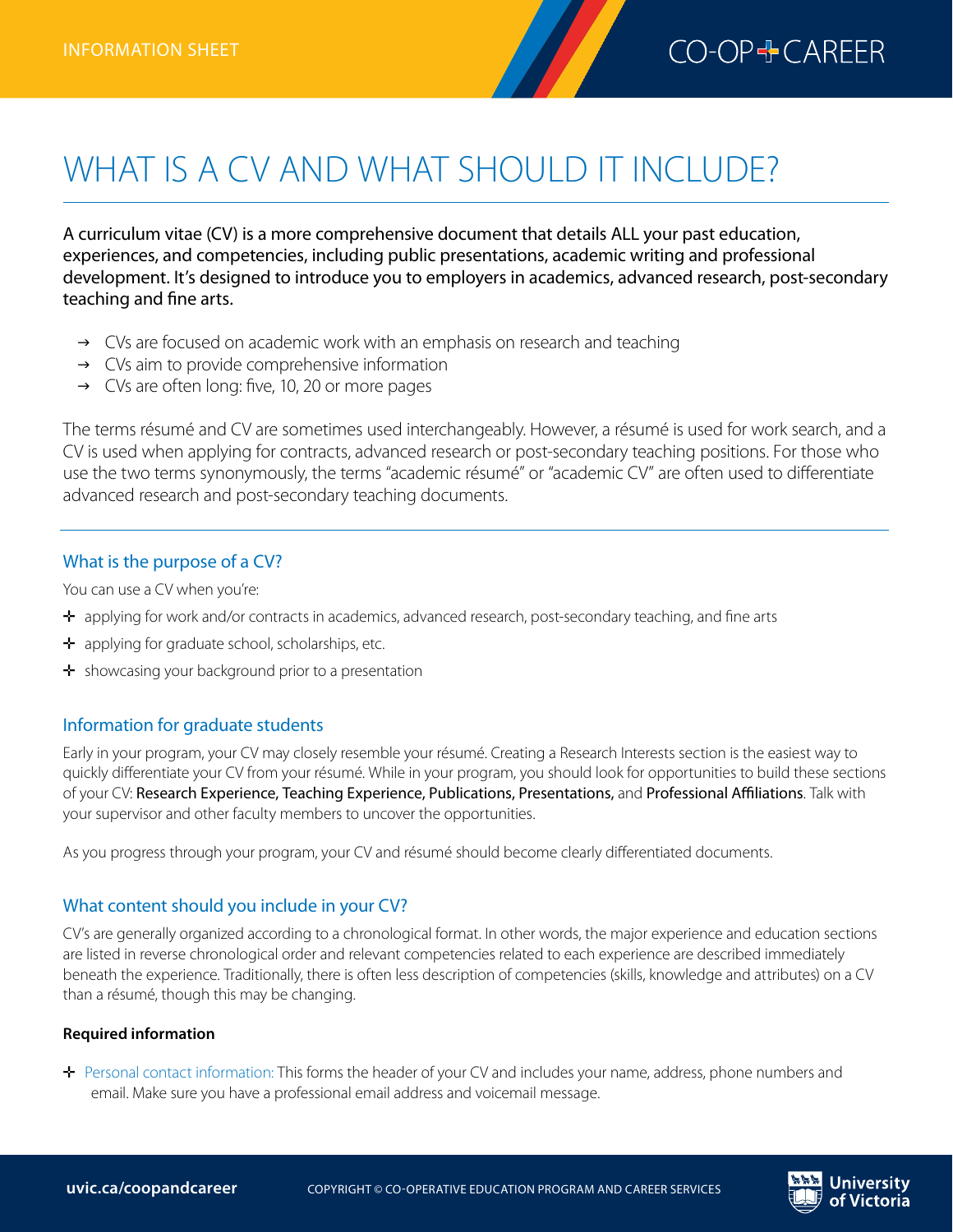- ✛ Education: This is a list of your educational credentials in reverse chronological order. For each credential, include the name of the degree/diploma/certificate, the institution and the year of completion for each of your credentials. Once you have started your university degree, it is common practice to remove your high school diploma from your CV. However, if you have had an unusual or unique high school experience that links to your work goal, you may want to include it.
- ✛ Professional affiliations: This is a list of the professional associations you are a member of or informal professional groups in which you participate.
- $\div$  Awards and distinctions: These include academic awards and related honours, as well as research funding like grants and fellowships.
- ✛ Research interests: This is a short, bulleted list detailing your research interests, and could include past research or future goals.
- ✛ Research experience: This is a description of your previous research experience, including personal research and research conducted on behalf of other individuals.
- ✛ Teaching experience: This is a description of your teaching experience and responsibilities, including courses taught, TA and lecture experiences, curriculum development, experience running labs, and tutoring.
- ✛ Publications: This is a list of your published work and includes the name of the publications.
- ✛ Presentations: This is a list of your professional presentation experience, including presentations at conferences, symposiums and in the community.
- ✛ References: Your references are three to four people who know you, generally from a work or educational setting, and who are willing to be contacted by a potential employer in order to comment on your contributions, personal qualities and work ethic. This section should appear at the end of your CV.

References most often include former or present supervisors, professors and coaches. References must NOT include relatives or friends. For each reference you will include the name, position title, organizational affiliation, location, phone number and email address. Always ask permission of your references to use their information. You may also want to ask them what they would say about you if someone called doing a reference check. It's a good idea to let them know about the kind of work you are applying for. Keep your references updated on your work search progress to ensure they will not be blind-sided by a call they were not expecting. It is also a good idea to provide them with a current copy of your CV.

Reference letters do not replace a personal connection and employers usually prefer to make direct contact with your references. It's important to keep in contact with your previous employers, even if they change jobs, as prospective employers will still wish to speak with them. Put a notation on your CV indicating the context in which you knew your previous employer (e.g., "former supervisor").

#### **Optional information**

- ✛ Objective: This is a brief statement at the beginning of your CV that focuses on how you can contribute to your field of practice.
- ✛ Summary or profile: This is a brief section near the beginning of your CV that includes four to six statements that strongly connect you to the work or educational experience you are seeking. Often you will include statements describing your specifically related competencies and accomplishments. Think of this as a summary of the key points from your cover letter.
- ✛ Professional service: This is a list of academic committees that you have belonged to, as well as your contributions to professional organizations (e.g., Graduate Student Society, graduate student representative on academic committees,)
- ✛ Competencies (skills, knowledge and attributes): Competencies are your skills, knowledge and attributes related to the work you are seeking and are best presented as bulleted statements beginning with action verbs (such as "developed", "created", and "supervised", etc.) that describe your accomplishments in clear, concrete terms. Traditionally, competencies are only minimally articulated on a CV.
- ✛ Relevant work experience: This includes a summary of work experience that is relevant to your current goal. Check the application to determine if this section is required or if it would add value to your CV. If so, include your co-op work terms and other experiences like internships, practicums or spectific projets. Alternately, you could integrate this into your research and teaching sections.